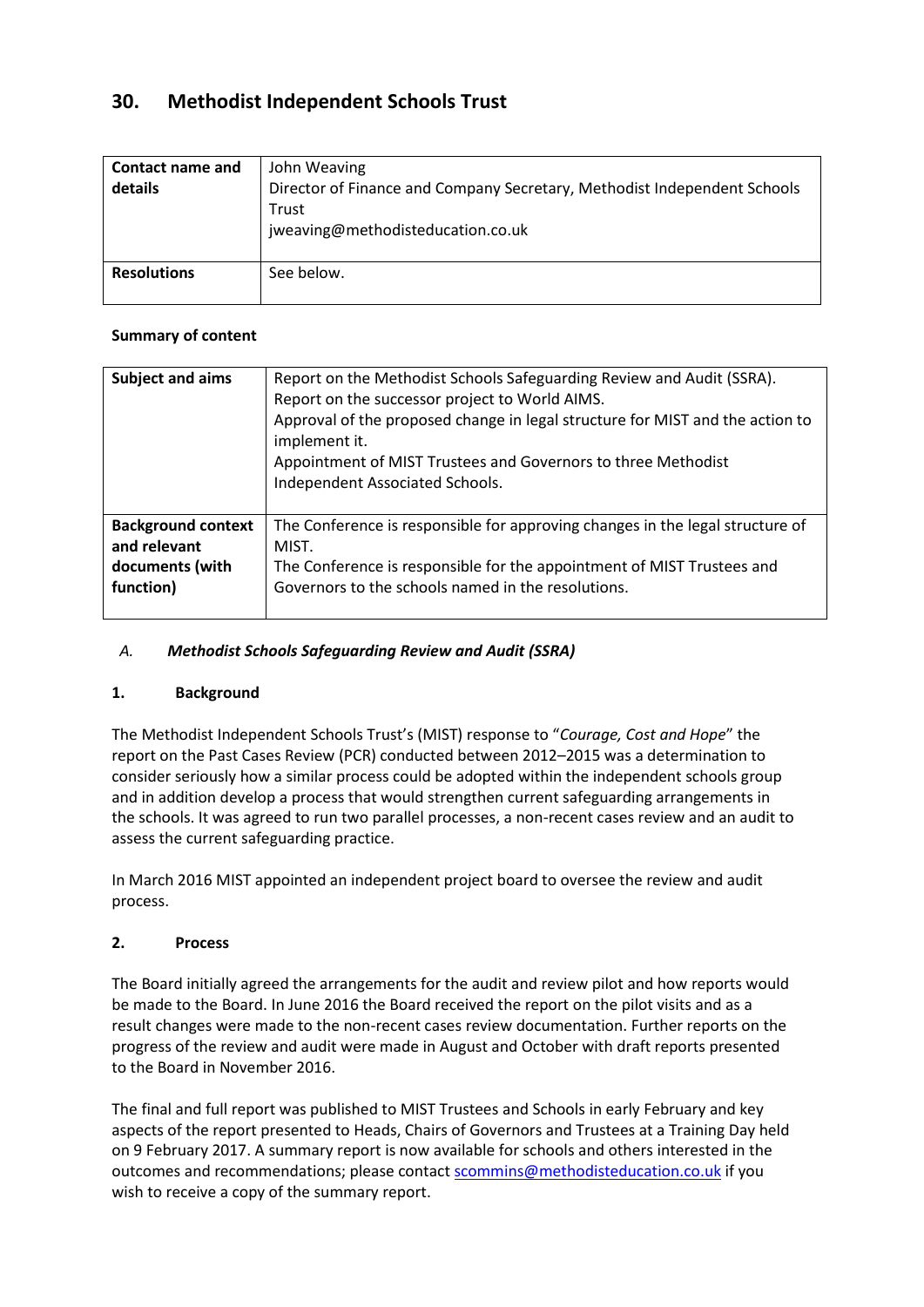### **3. Audit of current child protection and safeguarding arrangements in schools**

The work of the audit team has been impressive and MIST has benefited from the breadth of experience and knowledge team members brought to the process. The audit tool used by the team was structured in line with the Department for Education Guidance *Keeping Children Safe in Education* (KCSiE). The key areas that were examined were: Designated Safeguarding Lead (DSL); Site and Security; a Safeguarding Ethos; Child Protection and Safeguarding Training; Nominated or Named Governor; Policies and Procedures; Safer Recruitment; Other Services. Under these headings 60 criteria were assessed and rated either red (not in place or evidenced), amber (partially in place/under development) or green (in place and evidenced).

Across 18 schools (including one in Wales which is not subject to KCSiE as in England), 1,080 ratings were generated. Of these less than 3% were rated red and about 75% rated green. So, overall there is a strong platform of performance on which to build. The audit report highlighted many areas of good practice and also areas in which MIST and/or the schools can work together to support better practice*.* Schools were given immediate feedback on their ratings and since each visit the schools have given priority attention to turning red ratings amber or green and amber ratings green.

### **4. Non-recent casesreview**

The non-recent cases review was a separate process to the audit but carried out in parallel. The first stage of this review was for schools to provide information on the state of the school's records, including how they are stored and if there have been any particular issues around records being damaged or destroyed. They were also asked to provide information on the process used to search through the records. Finally, they needed to explain how the identified non-recent cases were reviewed.

During their visits the auditors discussed with the Head the process used by each school to identify non-recent cases and in several cases made additional suggestions which are now being followed up. When this process is completed it is reasonable to assume that the information that would be required by the Independent Inquiry into Child Sexual Abuse is as available as it is possible to achieve. It is however impossible to make a judgement as to whether all non-recent cases have been identified. It is almost certain that some cases were unreported at the time and would therefore not be mentioned in records. Of those where records were made (and retained) it may be reasonable to assume the most serious have been identified.

# **5. Safeguarding culture**

It is difficult to overstate the significance of organisational culture to the overall experience of being a member of the school community, whether that is as a pupil, a parent, a staff member or a governor. When there is a positive culture, and what is achieved is a positive, inclusive, mutually respectful and safeguarding aware organisation, the experience of being part of that organisation is a positive one and children are more likely to be appropriately safeguarded.

By contrast, the opposite is true, where there is the absence of appropriate infrastructure and culture of vigilance in both recruitment and ongoing supervision, they will also lack the processes and culture where whistleblowing is encouraged. In those instances the possibility of abuse or inappropriate behaviour being a feature of school life is increased. A significant number of recent inquiries into institutional child sexual abuse in the UK cited organisational culture as a key contributory factor, whilst a proportion of perpetrators interviewed as part of research into organisational abuse stated that the culture of the organisation in which they offended did not proactively promote childwelfare.

The detailed findings of the audit give very important data to inform an assessment of how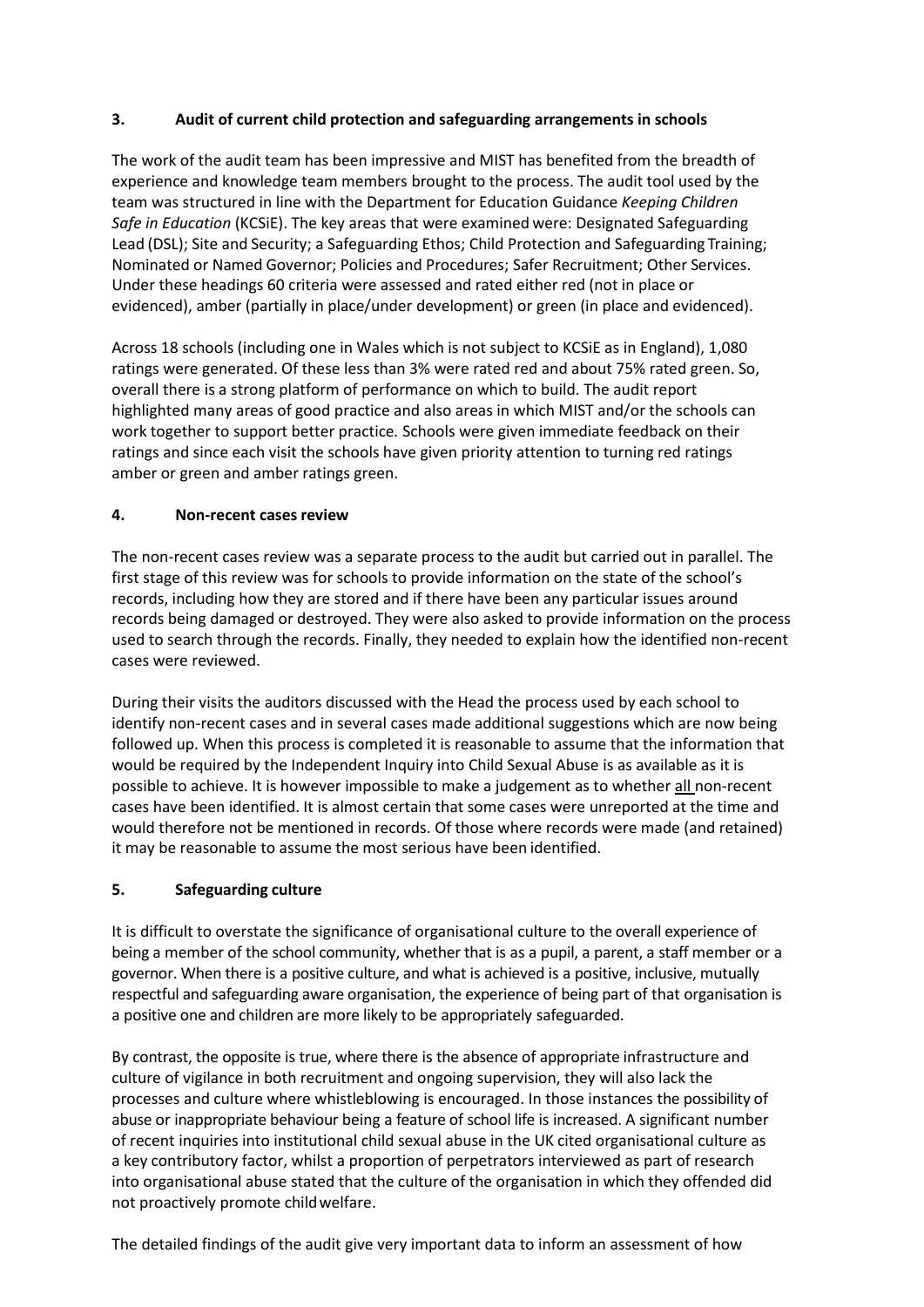robust and embedded the safeguarding culture is within the schools. The auditors were greatly impressed by the overall commitment of staff and governors they met to ensuring there was a strong safeguarding ethos in the schools. They reported that in some aspects they saw practice better than they had observed in other (non-MIST) settings. In terms of Personal, Social and Health Education (PSHE) many of the schools could already be described as operating to a gold standard (one of the aspirations identified by MIST at the start of this process). Once all the schools have completed their follow-up actions there will be a strong foundation to continue the journey to excellence.

However, it cannot be stressed enough that it is easy to slip into complacency once a process like this has been completed with a satisfactory conclusion; so the SSRA Project Board confirmed a number of recommendations for MIST and the schools to take further action.

# **6. SSRA's recommendations to MIST (and the schools):**

- *(1) MIST should adopt a more proactive leadership role around safeguarding within MIST schools. This will include implementing all eight recommendations from the audit report that make reference to MIST developing specific Trust-wide policies/guidance or taking action to promote best practice across the schools.*
- *(2) MIST continues to develop the support it offers schools to enable them to implement all of the audit recommendations that relate to school level actions. In addition, it will disseminate the guidance relating to references and close relationships at work that have been written in response to issues raised from the audit visits.*
- *(3) MIST to ensure that the follow-up process regarding non-recent cases is completed and that all schools are aware of lessons to be learnt.*
- *(4) MIST should strengthen its support and accountability processes in relation to the schools and safeguarding. In particular, it should: require all schools for which it is responsible to submit a report to MIST in Autumn 2017 that will evidence how red and amber ratings have been turnedgreen; and organise an annual visit, for the next two years, by a child protection expert to each school where they have responsibility. This visit to be primarily focused on support but also to meet the Chair of Governors and the Safeguarding Governor to ensure that oversight of safeguarding at governance level is as robust aspossible.*

MIST formally received and accepted the report's findings and recommendations at their meeting on 22 March 2017. The officers are now working with the schools in order to implement the recommendations of the report.

### *B. Successor project for World AIMS*

After 15 years of working closely with All We Can (formerly MRDF), the World AIMS project has been reviewed and, following a School Coordinators Conference addressed by Dr Daleep Mukarji is being recast as G2L AIMS (Global to Local Action In Methodist Schools). This will build on established global partnerships in the schools and embrace a wider range of partnerships with organisations such as All We Can, Christian Aid, Edukid and others bringing sustainable opportunities for education and participation of pupils in many citizenship and social justice projects at home and overseas. MIST will sponsor annual conferences for teachers and students in order to share information and develop opportunities for our schools in challenging areas both on our doorstep and further afield.

### *C. Bringing the work of MIST, MAST and the Wesley Trust together*

In 2012 one recommendation of the Education Commission, approved by the Conference, was that Methodist Independent Schools Trust (MIST) and Methodist Academies and Schools Trust (MAST) should combine by 2017. Public policy has developed so that the need for a multi-academy trust is now evident and the Wesley Trust is being launched within an organisational arrangement that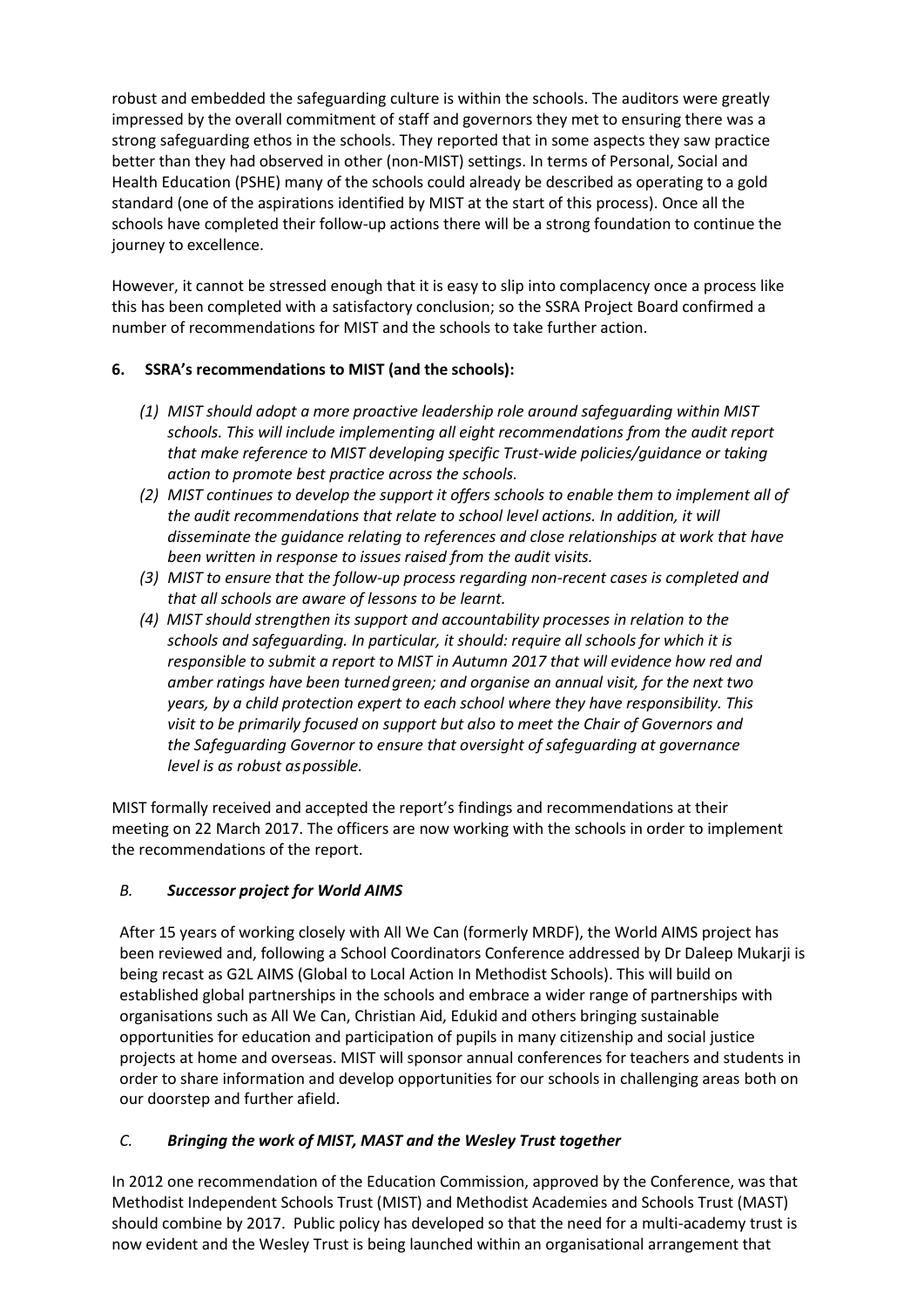brings together the Wesley Trust, MIST and MAST, in a coordinated way through the purview of one committee. It is proposed that this committee is appointed by the Council and called the Methodist Schools Committee (MSC). This proposal is more fully described elsewhere.

These arrangements have been energetically developed not simply to fulfil the Conference resolution but principally because ever closer working together to mutual advantage, celebrating our differences as well as learning from one another, springs naturally out of engagement with the Methodist ethos that permeates all our schools.

In diverse ways, therefore, MIST corporately and its schools will add significantly to the public benefit that each of the MIST schools currently makes (and for which each school is accountable each year to MIST itself).

MIST has committed to providing significant seed-corn funding to enable the Wesley Trust to be staffed and established. The MIST office at Methodist Church House has also committed itself to a reorganisation that will better equip it to support the Trusts and to provide a properly joined up account to the proposed Methodist Schools Committee (MSC). This single executive and administration team, coordinated by the General Secretary of MIST, will ensure efficient resourcing, support and leadership across the Trusts and focus on achieving benefits through collaboration and mutually supportive activity.

### *D. MIST legal structure*

Changes to the legal structure of MIST are reported on elsewhere in the Agenda (see agenda item 31).

# *E. Appointment of Trustees*

Trustees of MIST are appointed by the Conference, normally for a three year term. Nominations are made by the Trust, Chairs of Governors and the Methodist Council.

Under the Schemes relating to the administration of Ashville College, Kingswood School and Rydal Penrhos School, the Conference is responsible for the appointment of certain governors to their governing bodies. Governors are nominated by the governing bodies and/or MIST and are initially appointed for a period of three years in the cases of Ashville College and Rydal Penrhos, and an initial term of four years in the case of Kingswood School. They may be re-appointed for a further period.

### **\*\*\*RESOLUTIONS**

### **Methodist Independent Schools Trust**

- **30/1. The Conference received the Report.**
- **30/2. The Conference noted the work being undertaken by Methodist Independent Schools Trust to engage with and support the establishment of the Wesley Trust and to work with Methodist Academies and Schools Trust to enhance educational opportunities for pupils in the Methodist ethos.**
- **30/3. The Conference adopted the re-nomination by the Trustees of Ms Margaret Faulkner as Trustee of the Methodist Independent Schools Trust, for a period of three years concluding 31 August 2020.**
- **30/4. The Conference adopted the nomination by the Trustees of Mrs Lorna Cocking as a Chair of Governors Trustee of the Methodist Independent Schools Trust for a period of three years concluding 31 August 2020.**